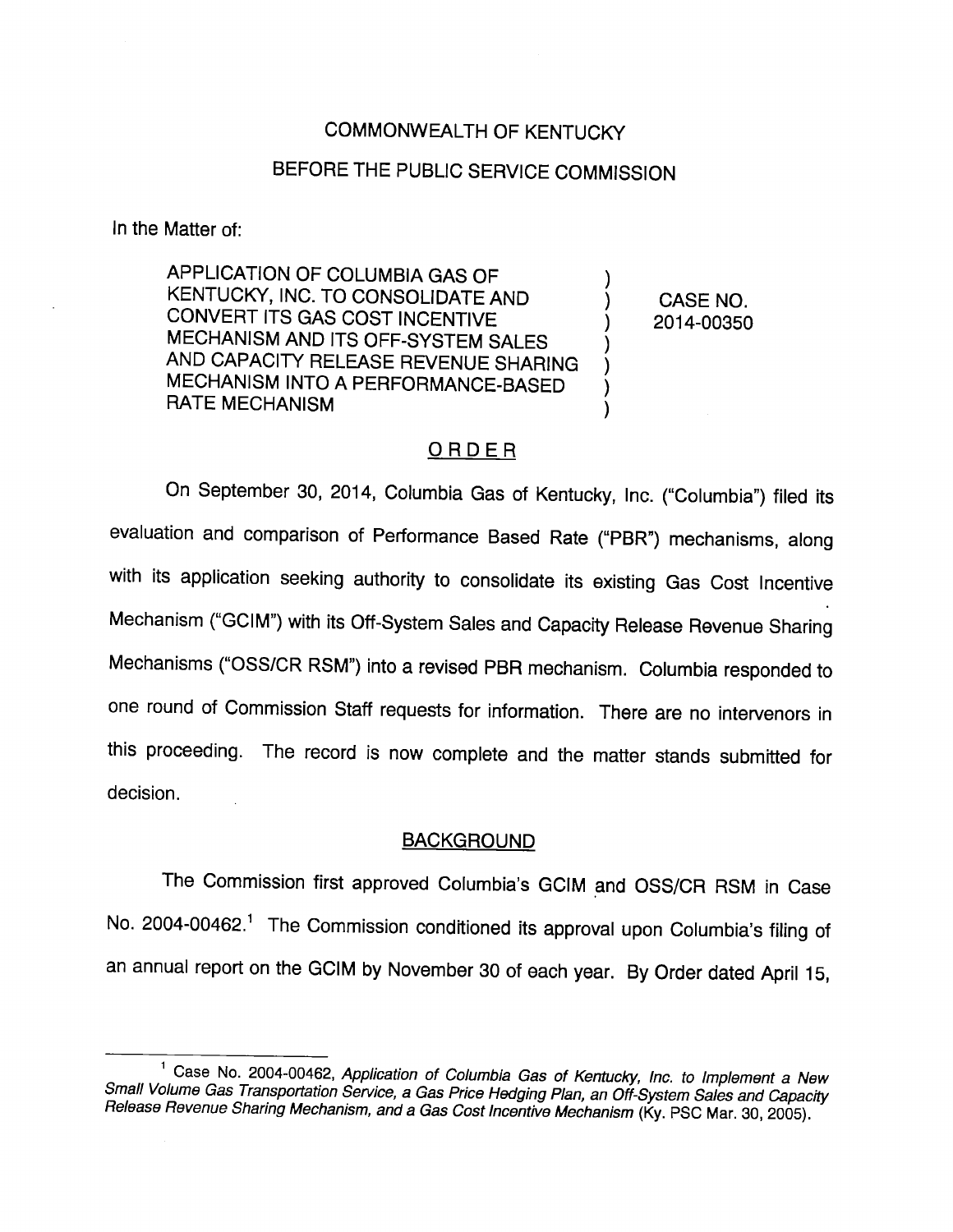2009 in Case No. 2008-00433, $<sup>2</sup>$  the Commission approved an extension of Columbia's</sup> GCiM through October 31, 2012, and the OSS/CR RSM through March 31, 2013.

Columbia filed its previous application to extend its GCIM on December 28, 2012, in Case No.  $2012-00593$ .<sup>3</sup> It requested that its GCIM be extended through October 31, 2016, and that its OSS/CR RSM be extended for four years through March 31, 2017. By Order issued October 25, 2013, the Commission approved extensions of these mechanisms, but only for one additional year, through October 31, 2014, for the GCIM and through March 31, 2014, for the OSS/CR. In its Order, the Commission found that Columbia should review the Louisville Gas and Electric Company ("LG&E") and Atmos Energy Corporation ("Atmos") PBR mechanisms, and that any application for further extension of its mechanisms should include revised components consistent with the components required/approved for LG&E and Atmos. Besides possible modifications to the 50/50 sharing included in its current mechanisms, the Commission also found that Columbia should evaluate the inclusion of additional months in its GCIM mechanism, as opposed to continuing to limit the time period to April through October, and to include elements of its gas cost other than just its gas commodity cost.

The purpose of the GCIM is to measure the effectiveness of Columbia's gas purchasing efforts by defining a market standard, or benchmark price, and then allowing Columbia to share in the savings if it is able to purchase gas under the benchmark

<sup>&</sup>lt;sup>2</sup> Case No. 2008-00433, Application of Columbia Gas of Kentucky, Inc. to Extend Its Gas Cost Incentive Program and Its Off-System Sales and Capacity Release Sharing Mechanism (Ky. PSC Apr. 15,  $2009$ .

<sup>&</sup>lt;sup>3</sup> Case No. 2012-00593, Application of Columbia Gas of Kentucky, Inc. to Extend Its Gas Cost Incentive Program and Revenue Sharing Mechanism (Ky. PSC Oct. 25, 2013).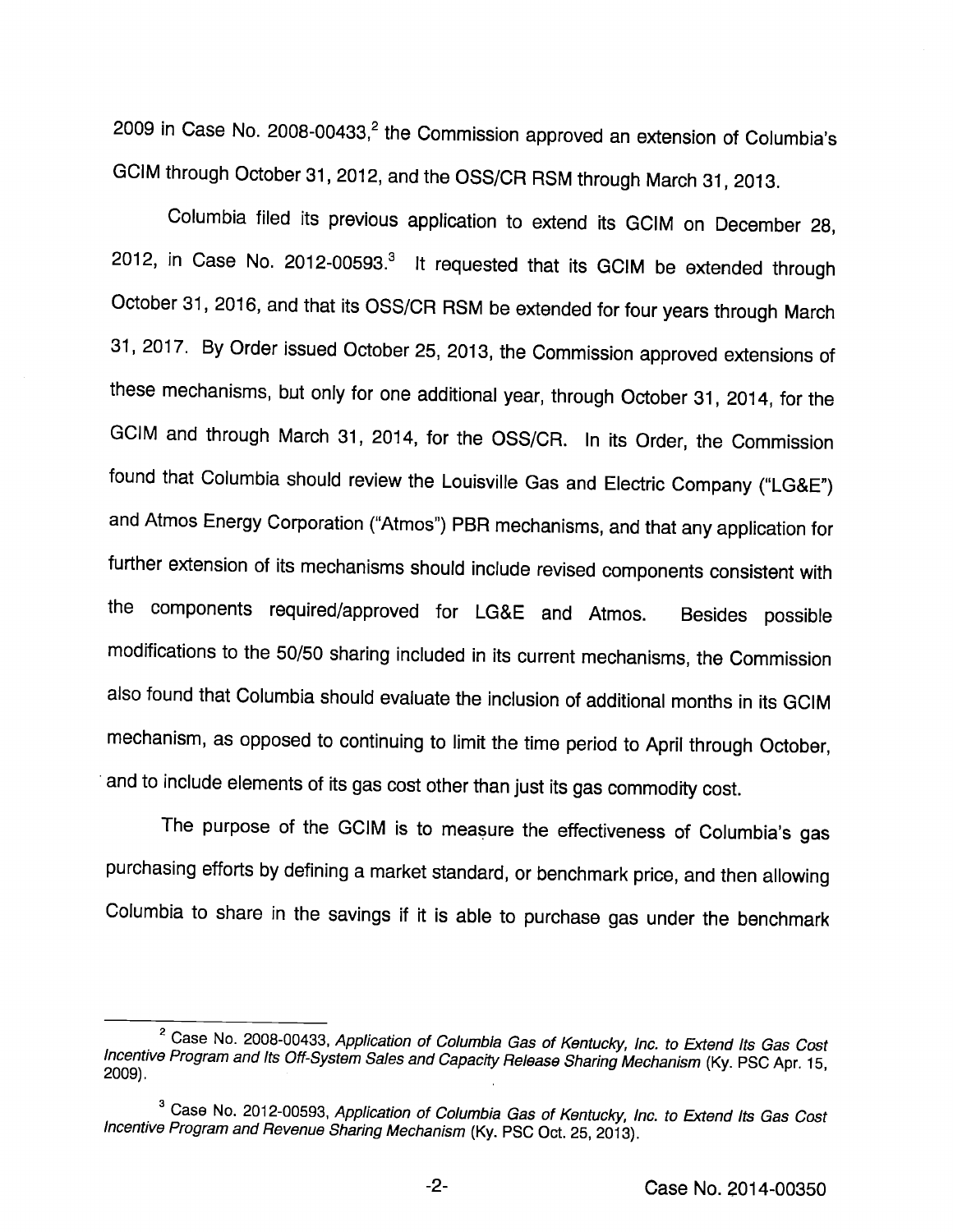price. $4$  Under the GCIM, the measurement of Columbia's performance against a market standard applies to ail system supply gas purchases made by Columbia during the months of April through October, excluding those purchases made at the city gate. Winter supply purchases are excluded due to Columbia's concern with regard to creating possible financial incentives, real or implied, that might be in conflict with its obligation to provide reliable customer service. In each applicable month, Columbia's actual gas purchase costs are compared to the benchmark cost for the month. The resulting dollar amount for the month is shared 50/50 between Columbia and its sales customers through an adjustment to Columbia's Gas Cost Adjustment ("GCA"). There has been no change to Columbia's GCIM since it was first approved in 2004.

Columbia and its customers likewise share 50/50 in the revenues from off-system sales and capacity release pursuant to its OSS/CR RSM, with Columbia's portion collected through the GCA. The purpose of this mechanism is to create benefits for Columbia's customers and opportunities for Columbia to share the value resulting from its efforts. All Columbia sales customers and CHOICE program participant customers receive the benefit of the OSS/CR RSM credits through an adjustment to the GCA.

In response to the Commission's Order in Case No. 2012-00593, Columbia described its review of the LG&E and Atmos PBR mechanisms and proposed to implement a similar PBR mechanism. Based on its analysis of the differences between its mechanisms and the PBRs of LG&E and Atmos, Columbia proposes to incorporate its existing GCIM as the Gas Cost Incentive ("GCI") in its proposed PBR mechanism, with three modifications. First, Columbia proposes to revise its 50/50 sharing

<sup>&</sup>lt;sup>4</sup> If Columbia's gas purchases exceed the benchmark price, the excess cost is likewise shared with its sales customers.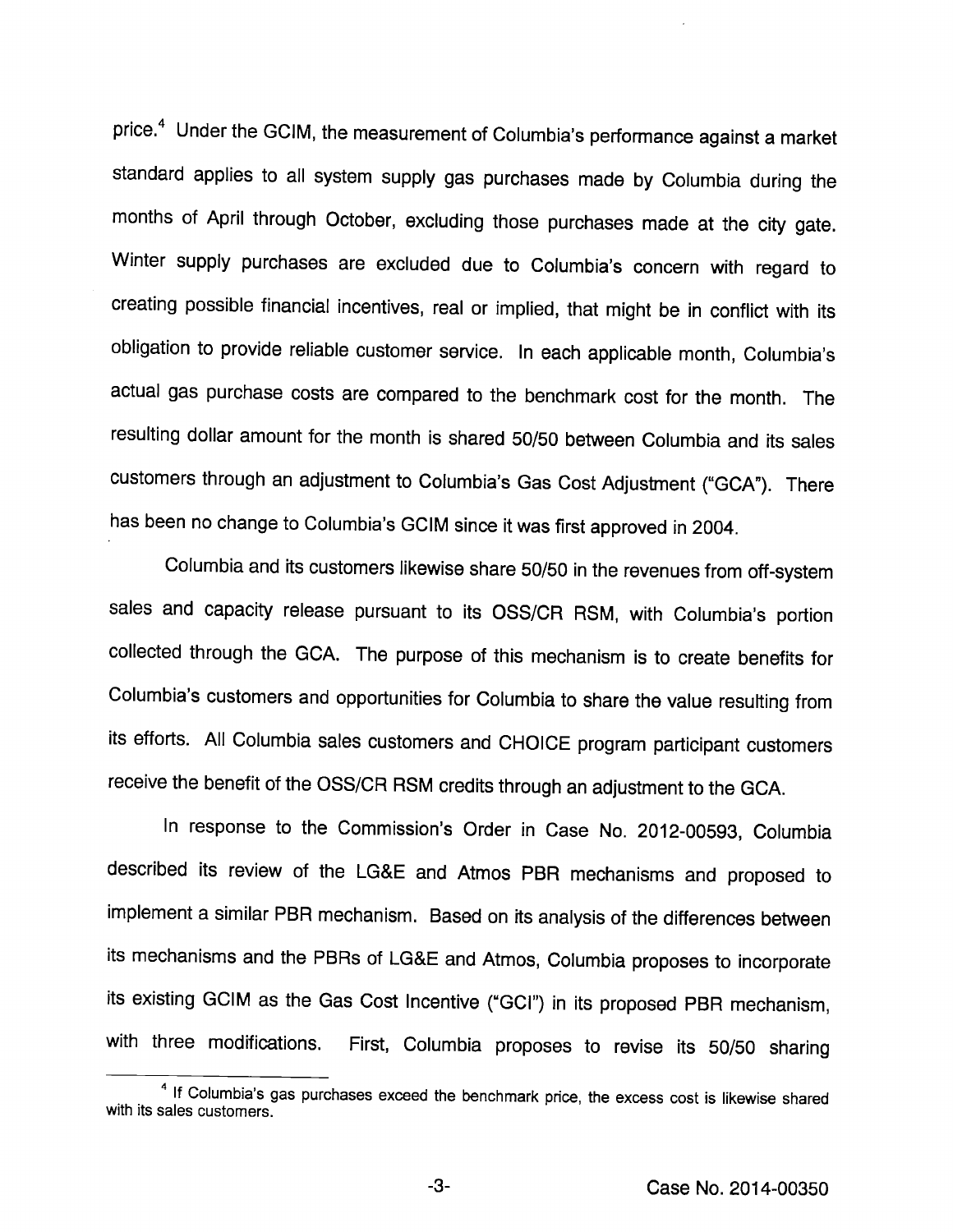percentage to model the sharing percentages authorized for Atmos. Adopting this modification would adjust Columbia's current 50/50 sharing percentage to a two-band sharing percentage: the first band covering variances from the actual cost benchmark ranging from 0 to 2 percent to be shared 70/30 in favor of customers; and, the second band covering variances over 2 percent to be shared 50/50 between customers and Columbia. Second, Columbia proposes to extend the GCI program scope from seven months to a 12-month calendar year program to ensure that customers capture any variance from peak season gas cost. Finally, Columbia proposes to revise the indices utilized in its market standard benchmark price by replacing the adjusted NYMEX price with the first-of-the-month *Inside FERC's Gas Market Report* price for each pipeline feeding into Columbia's system.

Columbia also proposes to incorporate its existing OSS/CR RSM as the Off-System Sales Incentive ("OSSI") in the proposed PBR mechanism. It proposes two modifications to the OSSI to align Columbia's mechanism with that of LG&E and Atmos. First, the capacity release credits are proposed to be removed from this mechanism and included in a Transportation Cost Incentive ("TCI") formula to offset actual transportation costs. This model mirrors Atmos's approved Transportation Incentive Factor ("TIF"), which lessens its Total Annual Actual Transportation Costs by actual capacity release credits. Second, similar to the GCI mechanism, Columbia proposes to adjust the sharing percentage to model the percentage authorized for Atmos. Adopting this modification would adjust Columbia's current OSS 50/50 sharing percentage to a twoband sharing percentage: the first band covering variances from the actual cost benchmark ranging from 0 to 2 percent to be shared 70/30 in favor of customers; and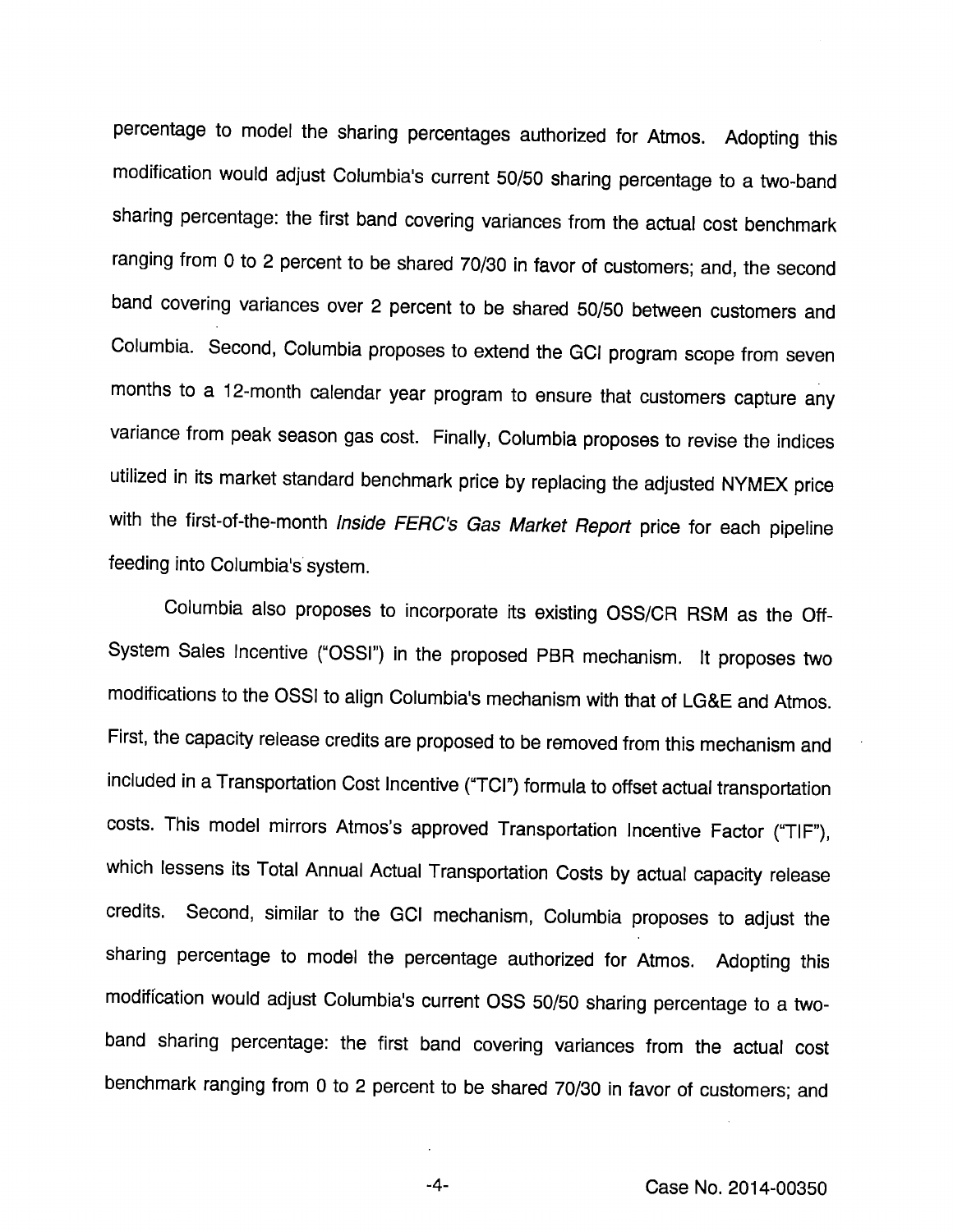the second band covering variances over 2 percent to be shared 50/50 between customers and Columbia.

in addition to the above modifications, Columbia proposes to incorporate into the proposed PBR mechanism any value recognized through the negotiation of pipeline transportation contracts. Similar to Atmos's and LG&E's TIP mechanisms, the TCI is designed to capture and share any value realized between Columbia's pipeline transportation costs and the pipeline transportation rates filed and approved by the Federal Energy Regulatory Commission, less any actual capacity release credits. This incentive is intended to encourage Columbia to lower costs through negotiated pipeline transportation contracts.

Based on the record of this proceeding and being otherwise sufficiently advised, the Commission finds that the addition of the two-step sharing process, as well as the inclusion of additional months in the PBR mechanism and incorporating more elements of its gas cost, are in keeping with the Commission's Order in Case No. 2012-00593, as well as the established mechanisms of LG&E and Atmos, and will provide incentives for a higher level of performance on the part of Columbia. The proposed PBR mechanism and tariff, which Columbia proposes to incorporate into its GCA tariff, is reasonable and should be approved with the exception of one revision to the proposed GCI. Columbia's proposal is to use the first-of-the-month Inside FERC's Gas Market Report price for each pipeline feeding into Columbia's system to establish its market standard benchmark price for the GCI. The Commission finds, however, that Columbia should establish benchmark calculations based on averages of daily, weekly, and monthly prices for each pipeline serving its system. In response to a Staff request for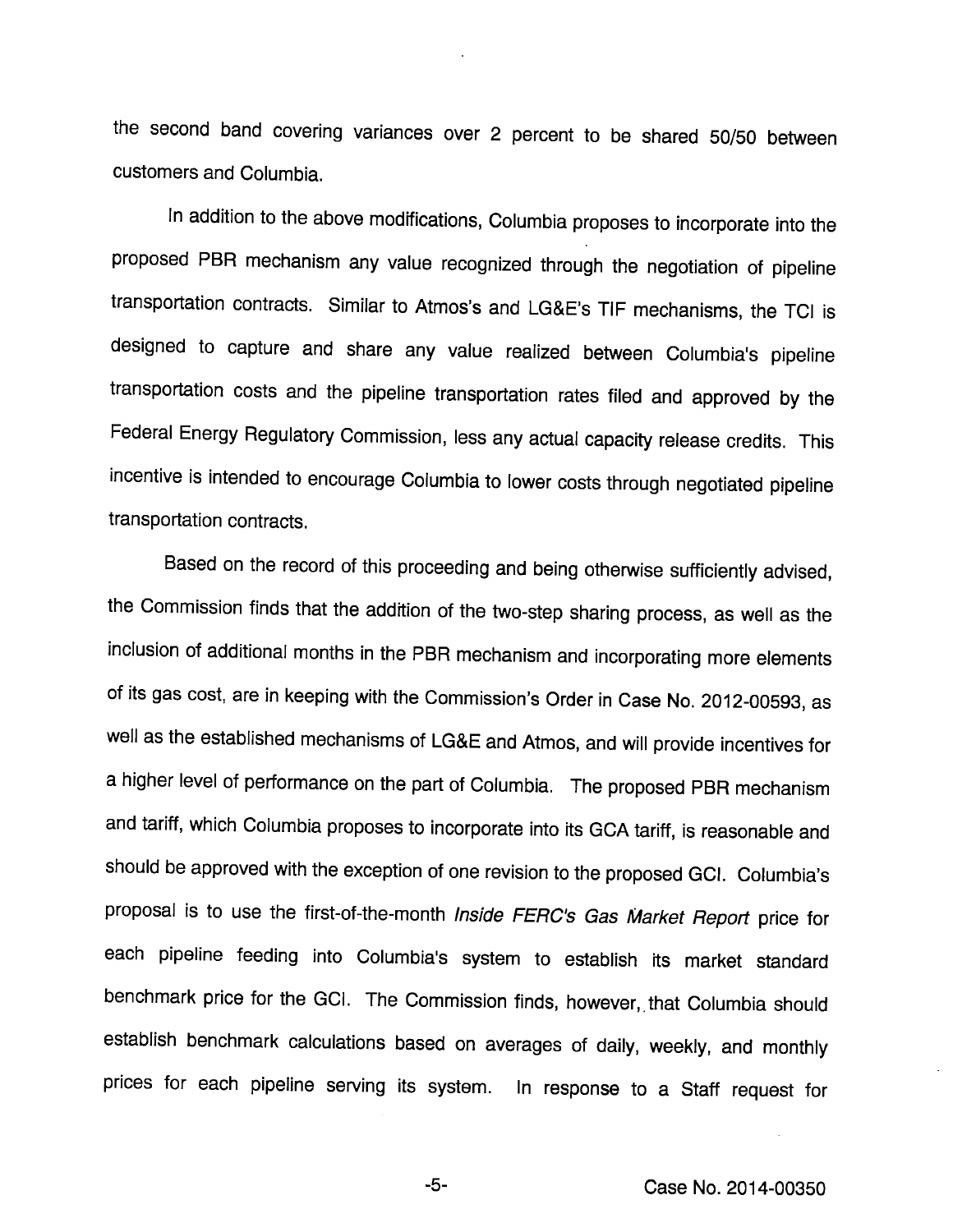information, Columbia stated that it believes including a daily or weekly index in the winter season planning process introduces an additional level of uncertainty that has the potential to negatively impact reliability. The Commission finds, however, that PBR mechanisms are intended to reward superior performance on the part of local distribution companies. This superior performance should not only take the form of greater gas cost savings than would be realized absent the incentive, but should also ensure no diminution of security of supply.

Although Columbia proposed no specific extension period for its proposed PBR mechanism and tariff, the Commission finds that the PBR as revised herein should be approved for three years, through March 31, 2018. No less than four months before the March 31, 2018 expiration date, Columbia should file a request for any additional extension of its PBR. Columbia should file annual reports reflecting savings achieved through each component of its PBR program no later than May 1of each year, which is consistent with the annual calculation of the PBR factor to be in effect for 12 months beginning June 1 of each year, as set out in Columbia's proposed GCA tariff revision.

IT IS THEREFORE ORDERED that:

1. Columbia's request to revise its GCiM and combine it with its OSS/CR RSM into a new PBR mechanism is approved effective April 1, 2015, through March 31, 2018, as proposed, with the modification to its GCI benchmark as discussed herein.

2. Within 20 days of the date of this Order, Columbia shall file with this Commission, using the Commission's electronic Tariff Filing System, revised tariff sheets setting out its GCA tariff reflecting the PBR provision as revised and approved herein and reflecting that it was approved pursuant to this Order.

-6- Case No. 2014-00350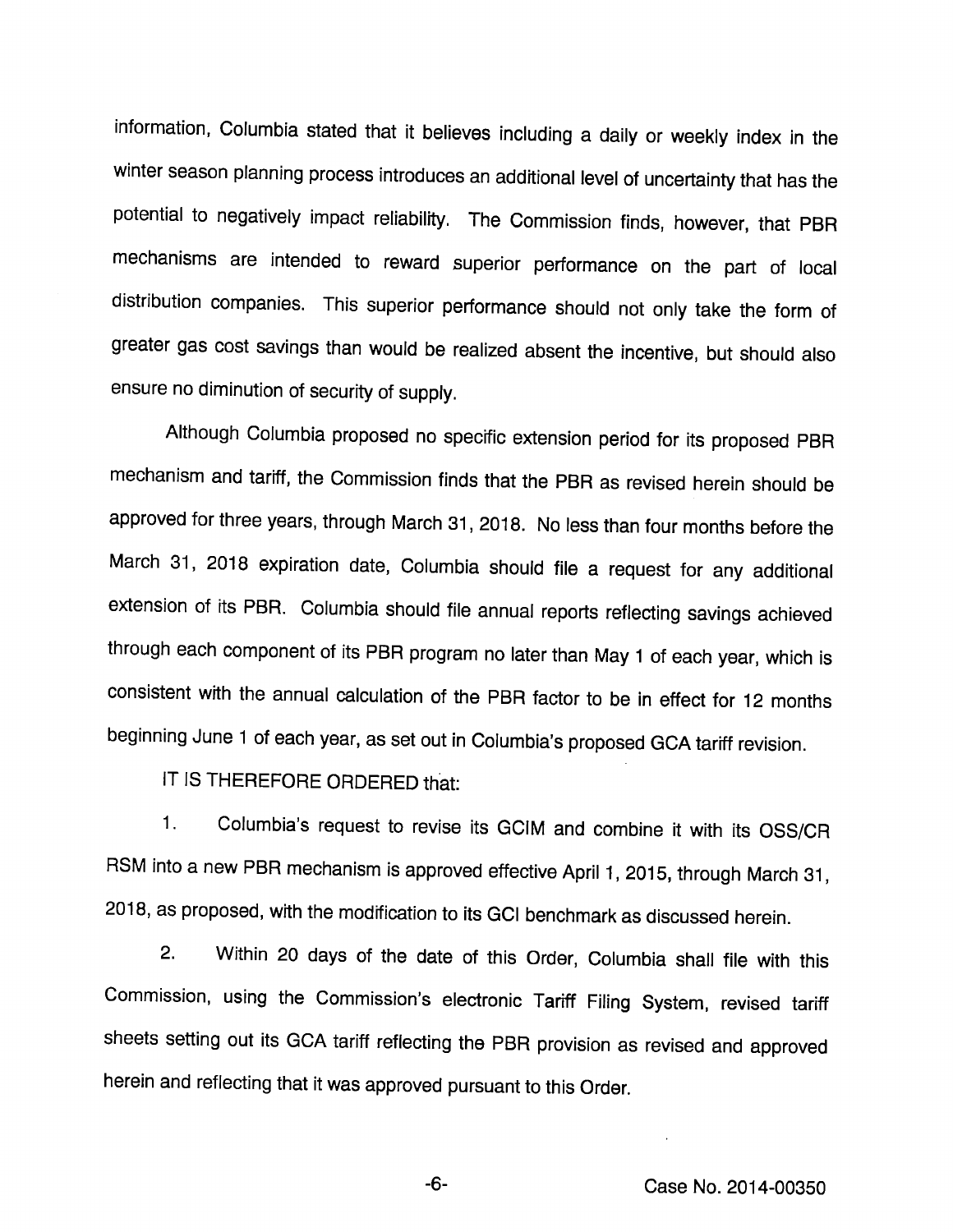$\label{eq:2.1} \frac{1}{\sqrt{2}}\int_{\mathbb{R}^3}\frac{1}{\sqrt{2}}\left(\frac{1}{\sqrt{2}}\right)^2\frac{1}{\sqrt{2}}\left(\frac{1}{\sqrt{2}}\right)^2\frac{1}{\sqrt{2}}\left(\frac{1}{\sqrt{2}}\right)^2\frac{1}{\sqrt{2}}\left(\frac{1}{\sqrt{2}}\right)^2.$ 

 $\label{eq:2.1} \mathcal{F}^{\text{max}}_{\text{max}}(\mathcal{F}^{\text{max}}_{\text{max}}, \mathcal{F}^{\text{max}}_{\text{max}})$ 

 $\mathcal{L}^{\text{max}}_{\text{max}}$  , where  $\mathcal{L}^{\text{max}}_{\text{max}}$ 

 $\mathcal{L}(\mathcal{L}^{\text{max}}_{\mathcal{L}}(\mathcal{L}^{\text{max}}_{\mathcal{L}}))$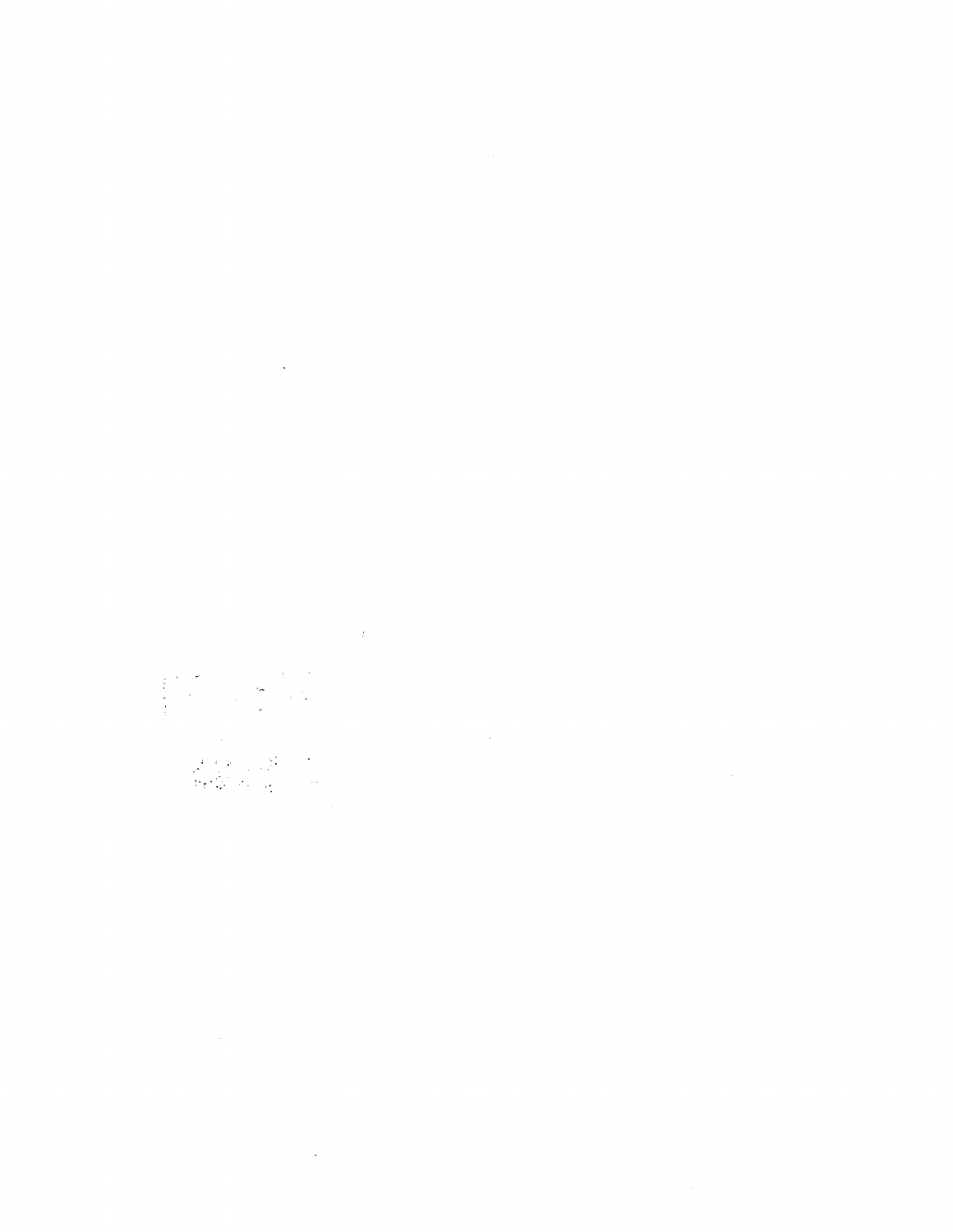3. Columbia shall file its annual report regarding any remaining amounts related to the GCIM and OSS/CR RSM on or before November 30, 2015. PER reports shall be filed annually thereafter on or before May 1 showing PBR results for the months ended March 31.

4. Any request for extension of Columbia's PER shall be filed no less than four months before the March 31, 2018 expiration date.

Ey the Commission



ATTEST: Executive Director